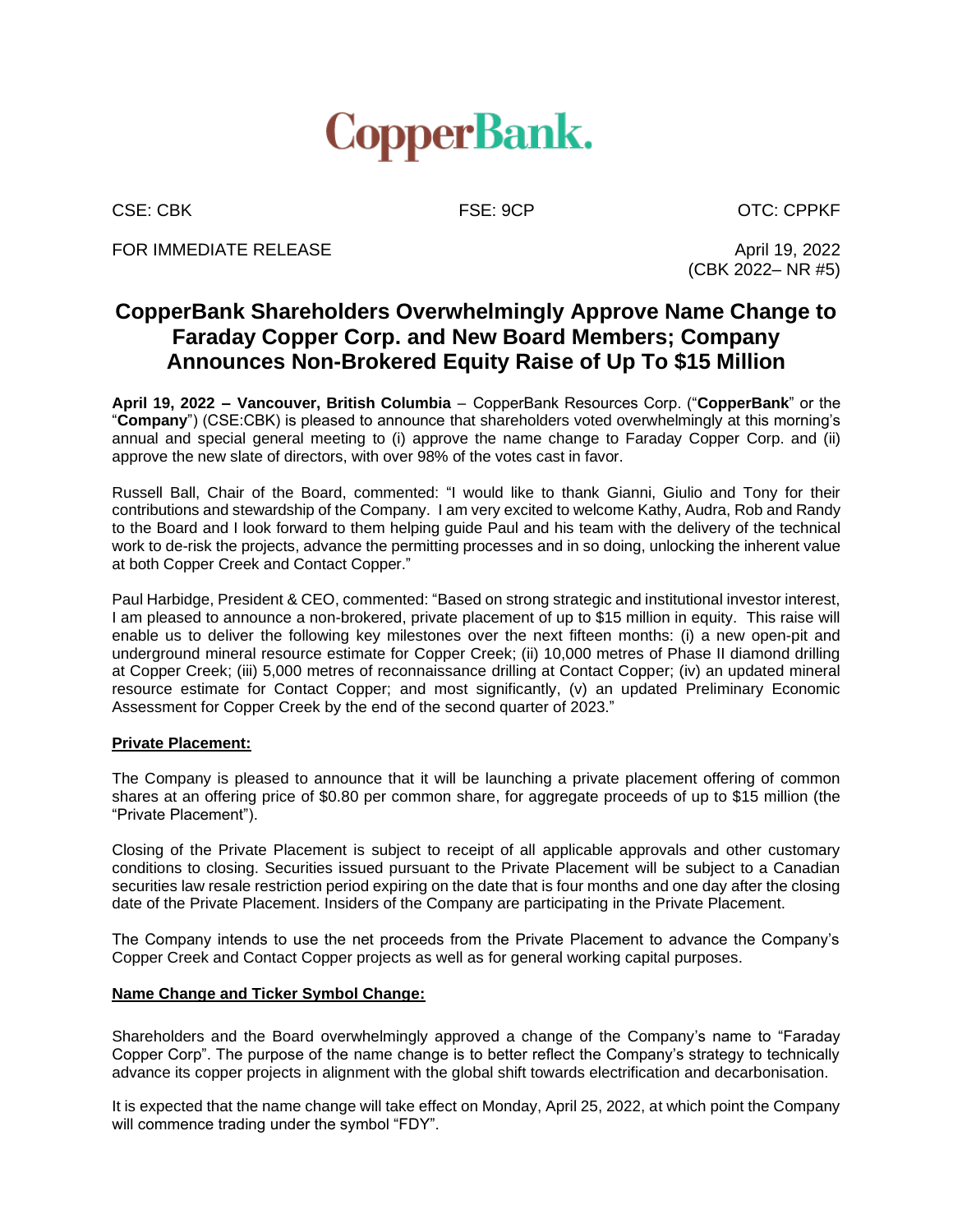#### **New Board Members:**

#### *Katherine Arnold*

Katherine Arnold is an Arizona-based professional engineer and expert on strategic environmental permitting and compliance. Ms. Arnold was formerly Director of Environment and VP Environmental and Regulatory Affairs for Hudbay's Rosemont Copper unit where she managed the NEPA process for a Plan of Operations for the Forest Service as well as 404 permitting that included Section 106 consultation, Section 7 consultation and mitigation planning. Her experience also includes over 17 years with Asarco in various positions spanning operations, management, and environmental engineering. Kathy serves on several non-profit boards as a director, including the Montana Technological University Foundation where she chairs the Development Subcommittee.

### *Audra Walsh*

Audra Walsh is a Professional Engineer with over 25 years of technical, operating, management and board experience in the mining industry. Ms. Walsh previously served as the CEO of Minas de Aguas Tenidas S.A.U. (MATSA), prior to the acquisition by Sandfire Resources in 2022. She serves as a member of the Board of Directors of Argonaut Gold Inc and Calibre Mining Corp. She formerly served as a member of the Board of Directors of Orvana Minerals Corp., and was Chair of their Technical, Safety, Health, Environment and Sustainability Committee. She also formerly held the position of President and CEO of Sierra Metals Inc., Minera S.A. and A2Z Mining Inc. She has held senior positions with Barrick Gold Corporation and Newmont Mining Corporation. Ms. Walsh is a graduate with a Bachelor of Science (Mine Engineering) from the South Dakota School of Mines and Technology in Rapid City, South Dakota, United States of America. She is a registered member of the Society of Mining, Metallurgy and Exploration.

### *Robert Doyle*

Robert Doyle has more than 20 years of international experience in corporate finance, management and capital planning with roles in advisory, banking and public companies. Mr. Doyle previously served as the Chief Financial Officer of Pan American Silver Corp., a TSX and NASDAQ-listed mining company. Mr. Doyle currently serves as a Director, and was previously Chair of the Audit Committee of Maverix Metals Inc., a TSX and NYSE-listed company. He also serves as a board member and co-chair of the Investment and Finance Committee of The Nature Trust of BC, a non-profit conservation organization. Mr. Doyle holds a Bachelor's Degree in Finance and a Graduate Diploma in Accounting from the University of Cape Town and is a Chartered Financial Analyst.

### *Randy Engel*

Randy Engel was elected Executive Vice President, Strategic Development of Newmont Corporation in October 2008, a position held until his retirement on April 4, 2021. Mr. Engel previously served as Senior Vice President, Strategy and Corporate Development for Newmont since July 2007. Mr. Engel served as Vice President, Strategic Planning and Investor Relations from 2006 to 2007; Group Executive, Investor Relations from 2004 to 2006; and Assistant Treasurer from 2001 to 2004. Mr. Engel holds a Master of Science Degree in Finance from the University of Denver, and a Bachelor's Degree in Business Administration from the University of Colorado.

### **About CopperBank**

CopperBank is a Canadian exploration company focused on advancing two copper projects in The United States of America. The Company trades on the Canadian Securities Exchange under the symbol "CBK". For additional information please contact:

| Paul Harbidge | President and CEO            |
|---------------|------------------------------|
| <b>Phone</b>  | +1-778-987-2761              |
| E-mail        | pharbidge@copperbankcorp.com |
| Website       | www.copperbankcorp.com       |